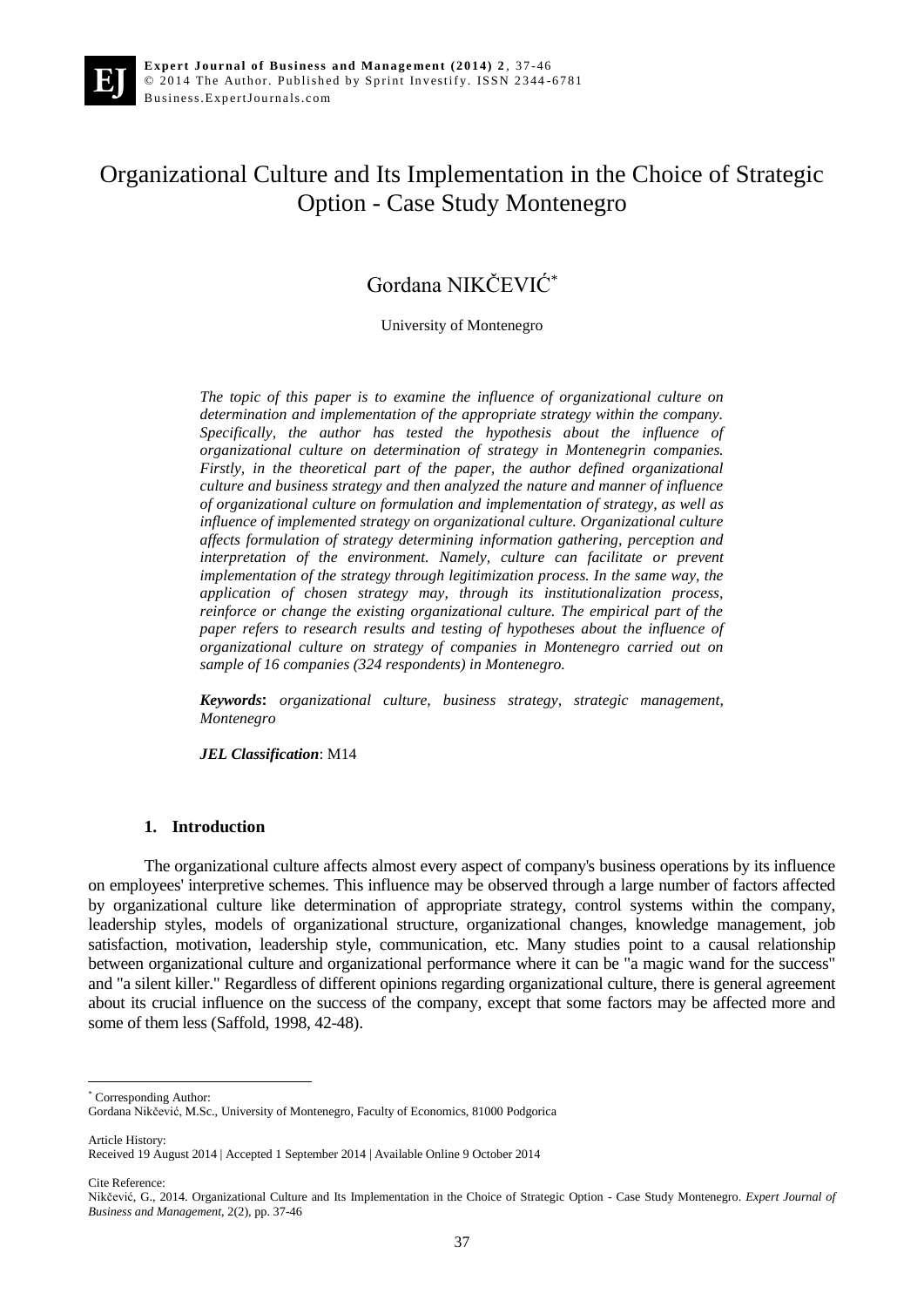The importance of organizational culture and its influence on business operations of the company arise, among other things, from its role in the process of formulation and implementation of business strategy within the company. The strategy is very important plan decision that has a decisive success on company's business operations. The influence of organizational culture on business strategy of a company may be observed through three very important areas, such as: the content and nature of the strategy, the process of strategy formulation and implementation process of the same. Studies that analyzed influence between companies' strategies and their organizational culture point to a conclusion that there is mutual cause-andeffect relationship between these categories. Notwithstanding the fact that remains unclear what is the cause and what is the consequence in this relationship, studies have shown that organizational culture affects both the formulation and the selection and implementation of a business strategy. Likewise, the selection and implementation of a certain strategy through different mechanisms may reinforce or change the existing organizational culture. What remained less known in theory and practice are the nature and mechanisms of organizational culture and strategy (Klein, 2011).

Regardless of large number of papers published with regard to this topic, this problem has been rarely empirically researched and reviewed so far. Therefore, the aim of this paper is, in addition to theoretical explanation of mechanisms through which organizational culture influences the business strategy, to set up the hypothesis about the influence of organizational culture on the strategy that will be empirically tested. The paper first defines organizational culture and presents its significance and content. The strategy and types of strategies that will be used in research are defined thereafter. Then follows a theoretical explanation of the manner the organizational culture influences the business strategy. The hypothesis about implications of certain types of organizational culture on business strategy in Montenegro is set at the end.

## **2. Definition, content and importance of organizational culture**

Organizational culture is difficult to define precisely, i.e. there is no single definition of organizational culture. It can be said that some of definitions are more recognized and some less, but neither of them is generally accepted. The organizational culture includes the "system of assumptions, beliefs, values and norms of behavior that members of one company have developed and adopted through common experience, which are manifested through symbols that guide their thinking and behavior" (Janićijević, 2013, 4-7). From the above stated definition three important components necessary for better understanding of organizational culture arise. First, organizational culture consists of collective cognitive structures such as assumptions, values, norms and attitudes, but also of symbols which materialize and manifest its cognitive content. Second, organizational culture is the result of organization members' common experience in solving problems they face with in dealing with external adaptation and internal integration of the collective. Third, collective cognitive structures that make organizational culture represent a framework and become a guide for members of the company in interpretation of reality and the world around them. Culture helps members of the company in determining the meaning of concepts, things and events within the company and outside of it and act in accordance with them.

For better understanding of organizational culture definition it is necessary to know its characteristics. Organizational culture is a social phenomenon since it is expressed at the level of a certain social group in the process of social interaction. Building organizational culture represents a long-term process, because it is changed hard and slowly. One part of its content is of subconscious character which makes this process more difficult. Further, culture as a combination of single experiences of members of an organization makes an organization different from others. Since it determines the meaning of events and things by its meanings, organizational culture provides a sense of certainty and order in them (Alvesson, 2002).

Organizational culture has its cognitive and symbolic component. Cognitive component comprises elements of interpretive schemes of managers and employees that are imposed by the company and through which it affects not only the way they behave, but also the way they understand the world around them. Cognitive components of organizational culture are: assumptions, values, norms and attitudes (Brown, 1998).

Basic assumptions explain the world as it is to the members of the company. Basic assumptions arise when solutions to problems the members of the company are facing with and which proved to be successful, gradually become the rules of how to behave in certain situations. Out of these problems solutions that proved to be successful, explanations of how the reality in which these problems arise works, are gradually developing. Those explanations are the basic assumptions as the deepest element of organizational culture (Schein, 2004).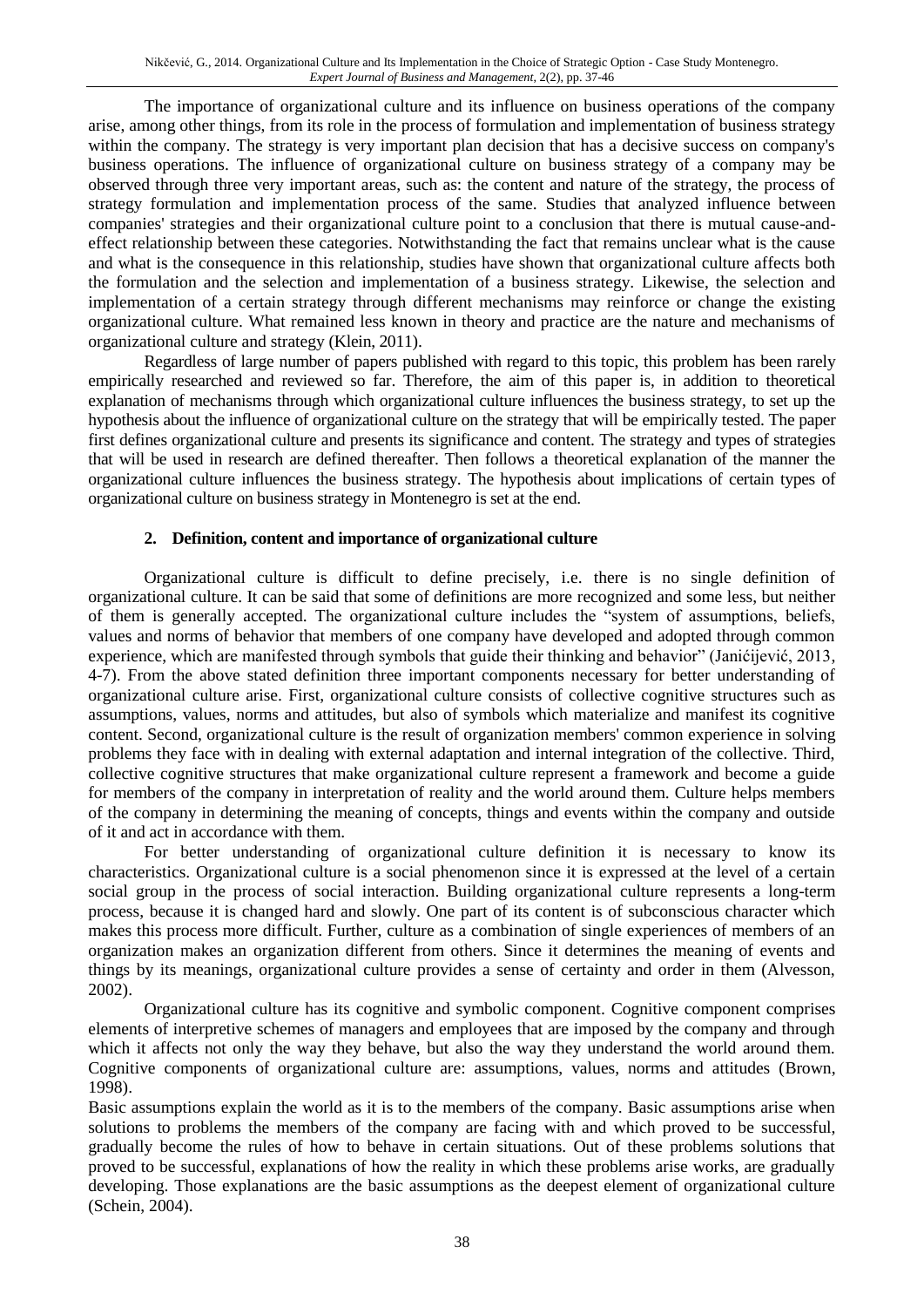Values are defined as "stable belief" that a particular behavior is more desirable than the opposite behavior. Values are defined as durable, extremely positive attitude to underestimated objects that we access as important. Values guide employees' behavior and influence the formation of their attitudes (Rokeach, 1973).

Norms are often included into the content of organizational culture, but always within the value. On the one hand, norms are largely overlapping the values they arise from and the practice of behavior they determine, on the other. That is the reason why norms represent connection between values and behaviors. Norms are rules of behavior, often informal, deriving from values and represent guidelines for everyday behavior of company's members (Kotter and Heskett, 1992).

Attitudes are based on and derived from values. However, attitudes generate behavior in a slightly different way from the norms. In contrast to the norms that represent certain rules that lead behavior of employees in the company, the attitudes represent beliefs about the object of behavior that will produce certain behavior towards the object. "The attitudes include basic ideals and principles of business conduct" (Žugaj, 2004, 13-15).

Cognitive content of organizational culture is made of invisible culture elements. Symbolic components of organizational culture manifest cognitive elements of organizational culture and include everything that can be seen, heard and felt in the company (Bouman, 2003).

The importance of organizational culture arises from the fact that it largely determines the meaning attributed to events and occurrences, both within the organization and outside of it, by members of an organization. So it is a system of assumptions, values, norms and attitudes that are shared by all members of the organization, employees and managers of the company, which essentially determines their thinking, behavior and influences their decisions and actions. Therefore, all decisions, both of managers and employees in an organization, are to a large extent determined by culture. In that sense, organizational culture affects not only strategic decisions of top management but also operational, i.e. everyday decisions within the organization (Kotter and Heskett, 1992).

## **3. Business Strategy**

"Strategy is a planning decision on basic ways of achieving company's goals" (Milisavljević, 1997: 27). According to Robbins strategy is "a broad concept of behavior which sets out manners of achieving goals" (Robbins, 2005: 35). Strategy is the most important planning decision through which a company is managed, i.e. company's objectives realized. The strategy shows the extent to which a company managed to harmonize its skills and resources with the environment in which it operates. It is a dynamic process through which a company seeks to take advantage of all opportunities and avoid the dangers. In this sense, we say that the strategy is not formulated in advance, but it must be formulated (Đuričin et al, 2012).

Determining of company's strategy means choosing one of strategic options. The company needs to make the right strategic choice that will allow it to achieve its goals, and thereby take advantage of opportunities and avoid dangers from the environment. The company can do this through: (Porter, 1980)

1. Positioning - meaning to position its resources and activities in such a business environment in which the influence of unfavorable factors or circumstances is the weakest.

2. The influence on the balance of given factors - representing the impact of certain factors. Namely, in an attempt to improve its positions through various types of innovations, the company can develop business in a particular industry, thereby improving its position.

3. Strategy of timely use of new opportunities. This strategy is based on the fact that a company recognizes and takes advantage of its opportunities before others do. The company will choose a strategic option that will enable it to achieve a competitive advantage. In this sense, strategic choice should be focused on:

- efficiency of capitalization, which means provide the position in the industry through cost and pricing advantage,

- differentiation of its offering in order to move the demand curve in favor of own offering through promotion of difference of its own products compared to other competitive products,

- orientation on an enough large market segment with the expectation to strengthen itself in a given market and provide a competitive position through activities marketing.

Basically, as it has already been mentioned, there are three basic strategic options available to organizations for gaining competitive advantage. These are: Cost Leadership, Differentiation and Focus. Which of strategies will the company choose depends on the structure of industry, demand and possibilities of a company.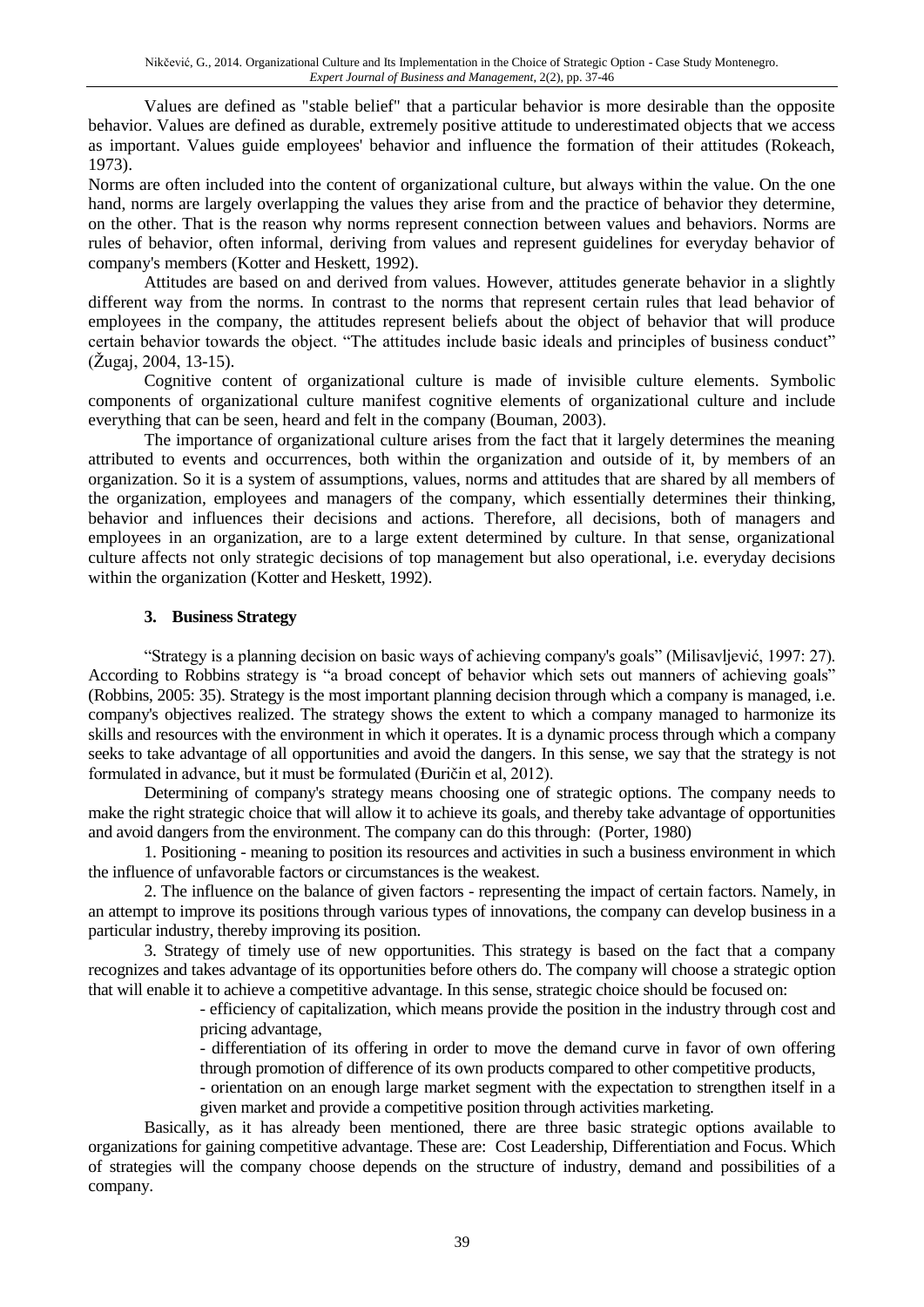According to Miller and Dess (1996) a cost leadership strategy is based on abilities and expectations of the company to gain competitive advantage as a result of lower costs because the same product is offered at lower prices. In fact, it is the pretension of a company to build the position of its business within a given industry, through the possibility of gaining competitive advantages based on lower costs and selling prices. Namely, a company expects that, using economy of scale it will gain cost advantage that allows it to provide greater market share due to lower selling prices. Product differentiation represents orientation in which a company seeks to make the same product different from competitive ones through functional and aesthetic properties of the product. Doing so, the company expects to provide affection and loyalty of its customers to the brand of its products. Market Focus is a strategy that starts from the assumption that the market is not homogeneous but that is made of larger or smaller number of recognizable parts. The essence of this strategy is that a company strengthens its position by engaging in certain market segments. That is, the focus here is on the narrow market or on one enough large segment where the position will be provided through either differentiation or lower selling prices (Hill and Jones, 1989).

It is important to mention the so-called stakeholders of a company that can significantly influence the choice of business strategy of the company. They function in sense to provide the necessary resources and services for the company, and in return they expect their goals to be adequately met. The following are the above mentioned stakeholders of the company: shareholders, customers, suppliers, etc.

## **4. The influence of organizational culture on business strategy**

The impact of organizational culture on the strategy is reflected in phases of formulation and implementation of an appropriate strategy (Janićijević**,** 2013: 291-297).

Process of formulation of the strategy consists of the following phases: analysis of external environmental factors, analysis of internal factors of a company, generating of strategic alternatives, evaluations and selection of the best strategy. In the process of strategy formulation, the environment in which the company operates, i.e. opportunities and dangers that come from the environment must be examined first. The company observes events in the environment, interprets them, determines their significance and makes further forecasts. Then it is necessary to analyze internal capabilities of a company, which includes an analysis of material, financial and human resources in the company. Starting from these resources, a company will identify its own strengths and weaknesses with respect to competition. Based on internal and external analysis, a company will generate those strategic options that best align company capabilities with the situation in the environment. These options should enable a company to exploit its opportunities and avoid dangers that come from the environment, i.e. to exploit the strengths and minimize the weaknesses. In the next phase, a company evaluates strategic options and makes selection of the best. The company will choose those strategic options that contribute to the great extent to the achievement of strategic goals of the company.

The impact of organizational culture on business strategy, as it has been said, is reflected in the process of strategy formulation. In this regard, the organizational culture affects strategy as follows:

1. Organizational culture determines the way in which the company monitors its environment. What information a company will collect from the environment and what picture of the environment it will build in the process of external analyses depends on company's manner of collecting information. By its assumptions, values and beliefs, organizational culture determines the sources and manner of collection of information. Therefore, whether a company will choose qualitative or quantitative information and how it will monitor the environment depends on organizational culture, i.e. values and beliefs of employees and managers of that company. If the company is dominated by relations of openness and flexibility towards the environment, a company will have more developed practice and mechanisms of monitoring environment in relation to closed and less flexible companies. However, organizational culture affect s not only the external but also the internal analysis of a company. Evaluations of resources and capabilities in a company also depend on values and beliefs shared by employees and managers.

2. Organizational culture causes selective perception of events in the environment. Through mental patterns and interpretative schemes of employees, organizational culture affects perception in the process of making strategic decisions. This scheme represents a systematic knowledge of an individual of certain phenomena and helps him/her to interpret events around him/her. As known already, organizational culture, by its assumptions, values and beliefs determines a significant part of employees' mental patterns in a company. However, people have tendency to anticipate certain events that are not in accordance with their mental patterns. Such information is more difficult to remember, but is very easy and quickly forgotten. Since part of these patterns is determined by assumptions and values of organizational culture, it means that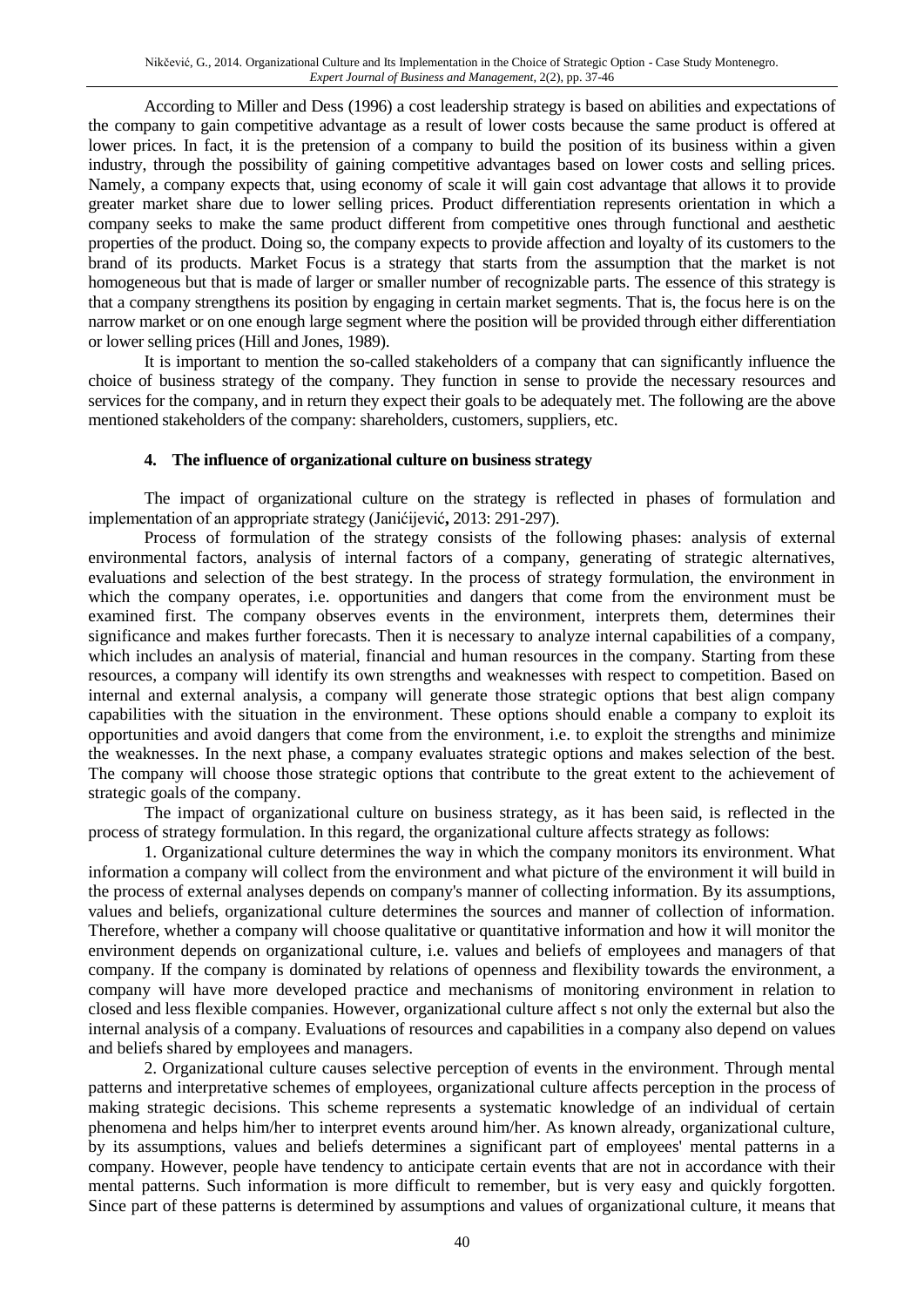organizational culture represents a kind of a filter through which some information passes and some does not. Thus, organizational culture as such affects the people to see certain phenomenon and not to see the others. This can lead to significant errors in strategic decision making. That is why selective perception represents a cause for many failed investments, because in deciding to enter into a certain project some people take into account only those facts that support the chosen option, while rejecting others.

3. Organizational culture directs interpretations of events in the environment. To make decisions in a company to have an impact on formulation of the strategy, it is necessary for them to be interpreted in a way that will cause certain effects. Interpretation and explanation of these events depends on the mental patterns and experience of those who participate in the formulation of strategy. Given that a large part of mental patterns derived from organizational culture, it can be concluded that culture is a factor that determines the manner of how the internal and external factors of strategic choices would be understood and interpreted.

4. Organizational culture determines the reaction of a company and its choice of strategic option. If there is an agreement about the manner of interpreting information from the environment and their meaning, it does not mean that there is an agreement in which direction to direct actions and choose a certain strategic option. Direction in which activities should be focused in the selection of certain strategic option also depends on the assumptions, beliefs and values that prevail in organizational culture.

In the implementation phase culture can be a stimulating factor, i.e. it can support the defined strategy or represent its serious obstacle, when we say that culture does not support the defined strategy. To what extent culture will or will not support the defined strategy depends on degree to which organizational culture agrees with the chosen strategy. To implement the strategy it is necessary to take certain activities. In this regard, two situations may arise. The first is when undertaken activities are in accordance with cultural assumptions, values and norms and we say that the strategy is easy to implement in the company. Formulated strategy is not only compatible with the existing organizational culture, but is also a stimulating factor for implementation of a strategy and legitimizes the chosen strategy. Another situation is the case when the formulated strategy is incompatible with the existing organizational culture (due to pressure from the environment, change in leader and his associates, where new management formulates the strategy that contradicts the values and beliefs of the majority of employees and managers in the company or acquisition that represents the situation where one company acquires another, so the bought company usually changes its strategy and accepts the strategy imposed by the new owner). This results in implementation of such operational activities that are not in accordance with cultural assumptions, values and norms of behavior, i.e. they are not culturally acceptable for the company. Such activities are not easily to implement and we usually say that in such a case the culture becomes a barrier to implementation of the strategy and delegitimizes the same. This situation is referred to as a cultural risk. To reduce a cultural risk a company must behave in different ways: (Schwartz and Davis, 1981)

- It may ignore culture, which is not recommended, unless it is a small and young company where management still believes that the defined strategy will shape culture.

- It may adapt culture to the strategy. It happens when the new management wants to impose a new strategy for taken over company. Implementation of this procedure is quite expensive and uncertain. Namely, it may happen that the time required to change culture is much larger than the time required for application of the strategy. That is why it is much easier when only certain norms of behavior are changed and not culture in whole.

- It may adapt the strategy to adapt to culture, which is used in a situation where merged companies change their strategies that are not in accordance with organizational culture of the company that merged them.

- It may change implementation strategy plan, which represents situation where the strategy is of essential importance for the company and where culture cannot be adapted to the strategy. Then the company will retain the existing strategy, but it will change the implementation strategy plan and adapt it to culture itself.

Therefore, the influence of organizational culture on business strategy has been explained in the previous part of the paper on a theoretical level. In the following part the hypothesis about the influence of organizational culture on business strategy in Montenegro will be examined. In this regard, we started from the *hypothesis* that:

~ *Organizational culture affects the choice of strategy in the company ~*

### **4.1. Research methodology**

The research was carried out on sample of 16 companies in Montenegro, of which 8 were private-owned (50%) and 8 state-owned companies (50%). It included 324 respondents, of which 165 (50.9%) are employed in private-owned companies and 159 respondents (49.1%) in state-owned companies. Respondents were selected randomly. A total of 400 questionnaires were distributed of which 76 questionnaires were not returned (5 questionnaires in 12 companies and 4 four questionnaires in 4 companies) so that the research eventually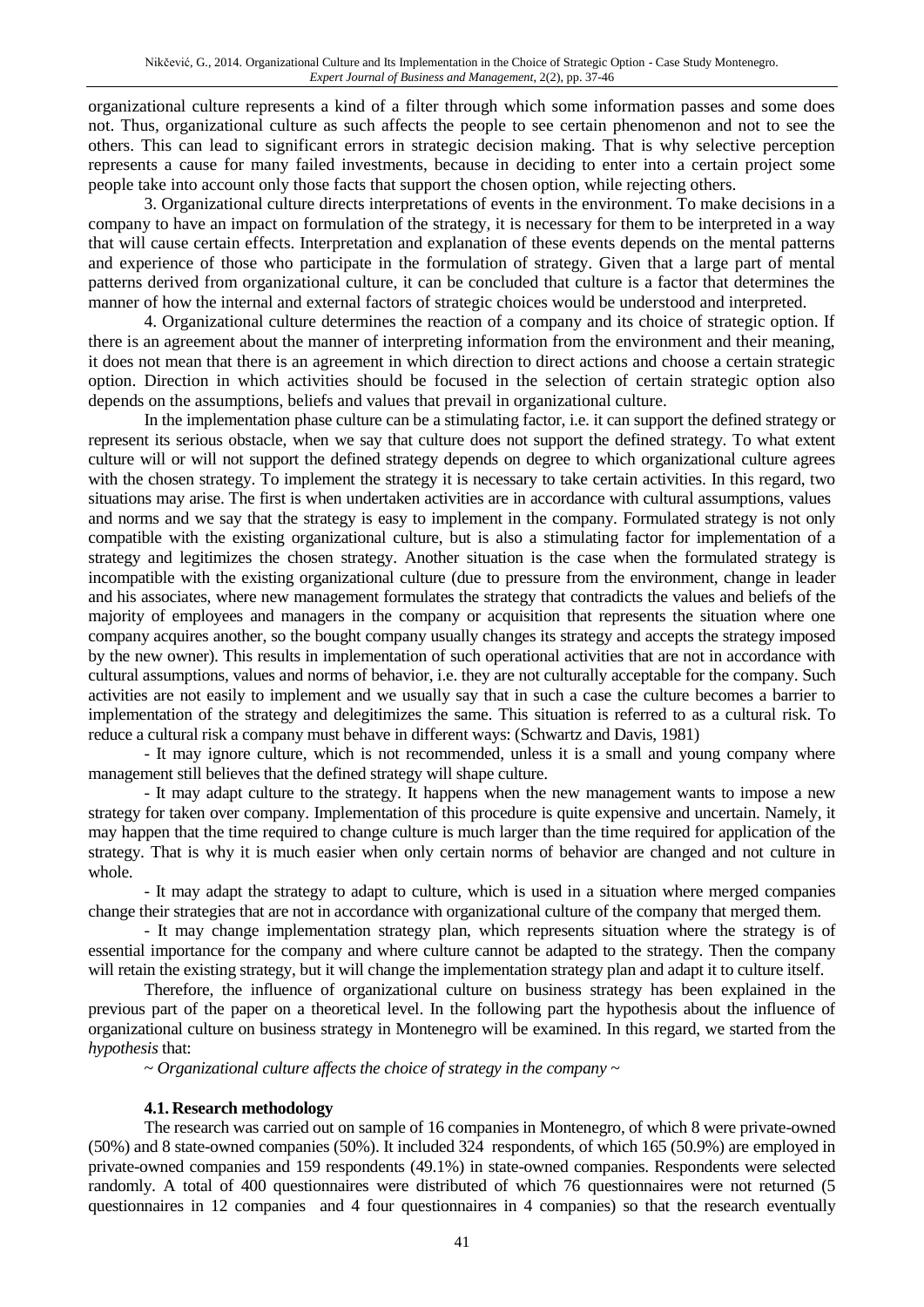included a sample of 324 respondents. Companies were of different sizes, performing different types of activities (manufacturing, trading, service) and of various technical and technological level of development. When selecting a sample, we have tried to secure presence of all categories in order to make a reliable conclusion. In this context, attention was paid to facts that respondents are of different sexes, different work experience, level of education and that they are employed in different positions, all in order to examine a diverse sample and obtain more extensive and more accurate results. Therefore, we provided that the structure of sample corresponds to the structure of company's employees. Quite diverse and differentiated sample dictated breadth and depth of the research. The research was conducted using the classic survey method, i.e. a standard questionnaire method. In addition to primary information collected by the survey, in order to get acquainted with the factual situation, informal contacts with the management of companies were of significant benefit. Efforts of a resaerch carrier in the course of research to get familiar with actual and specific situation in the company as well as with the potential problems that occur in the company were of relevant help. Prior to carrying out a questionnaire, the researcher made a deal with the management representatives to ask employees in writing to participate in the research. The same was done in all companies encompassed by the research.

We first determined the type of organizational culture that dominates in companies encompassed by the sample in studying the impact of organizational culture on business strategy. This part of the questionnaire identified, according to perception of the respondents, the type of organizational culture present in companies in the sample. For the purposes of this research, we used Harrison's test for diagnosing the type of organizational culture. This part of research includes 15 multiple choice questions each with four possible answers (a, b, c and d). Respondents were asked to rank given answers numbering them from 1 to 4, assigning number 1 to an answer closest to their opinion, and so on. By summing up the ranks, especially under a, b, c and d, we get the type of organizational culture of a certain company. For classification of the types of organizational culture, we used Handy's classification of the types of organizational culture that differs power culture, role culture, task culture and support culture (Handy, 1996). Therefore, answers under "a" implicate power culture, "b," role culture, "c" task culture and answers under "d" implicate support culture.

## **4.2. Research results**

According to ranking of certain types of organizational culture, perception of each respondent as to what type of organizational culture belongs to his company was determined. Of the total of 324 respondents, the largest number, i.e. 41% of respondents perceived presence of power culture in their companies, 32% perceived task culture, 22% role culture and 5% of trespondents perceived presence of support culture in their companies.

| <b>Table 1.</b> Type of organizational culture |                     |                             |  |  |  |  |  |  |
|------------------------------------------------|---------------------|-----------------------------|--|--|--|--|--|--|
| Type of culture                                | Number<br>companies | Srtucture of<br>the company |  |  |  |  |  |  |
| Power culture                                  | 3133                |                             |  |  |  |  |  |  |
| Task culture                                   | 0104                |                             |  |  |  |  |  |  |
| Role culture                                   | 772                 |                             |  |  |  |  |  |  |
| Support culture                                | 115                 |                             |  |  |  |  |  |  |
| Total                                          | 3324                |                             |  |  |  |  |  |  |
|                                                |                     |                             |  |  |  |  |  |  |

*Table 1. Type of organizational culture*

Source: Author's analysis

Further research relates to the type of strategy that applies to companies included in the sample. In analysis of business strategy of the company and for the purposes of this research we decided to classify strategies according to M. Porter (Todorović et al., 2000: 278), under which we distinguish the following strategies market segmentation, according to which the company, taking into account differences among consumers focuses its operations on one or more market segments, cost leadership and differentiation strategy. Since the type of organizational culture is a categorical variable with four modalities (role culture, power culture, task culture and support culture) and the issue relating to the strategy is also a categorical variable with two modalities (one market segment and all market segments), we used the Chi Square Test to examine their mutual relations. Statistical significance is measured at 0.05 and 0.01 levels, or the confidence based on 95% and 99%. Therefore, organizational culture has no influence on the decision of the company to opt for one or more market segments when choosing appropriate business strategy (x<sup>2</sup>=2.824, p=0.420). Namely, the data obtained showed that out of 72 respondents in role culture, 29 of them (40.3%) believe that in choosing business strategy their company is oriented to one market segment, and 43 (59.7%) of them are still oriented to all market segments. In power culture 53 respondents (40.5%) opted for one market segment, and 78 (59.5%) for all market segments. In task culture 32 respondents (30.8%) opted for one market segment, and 72 (69.2%) for all market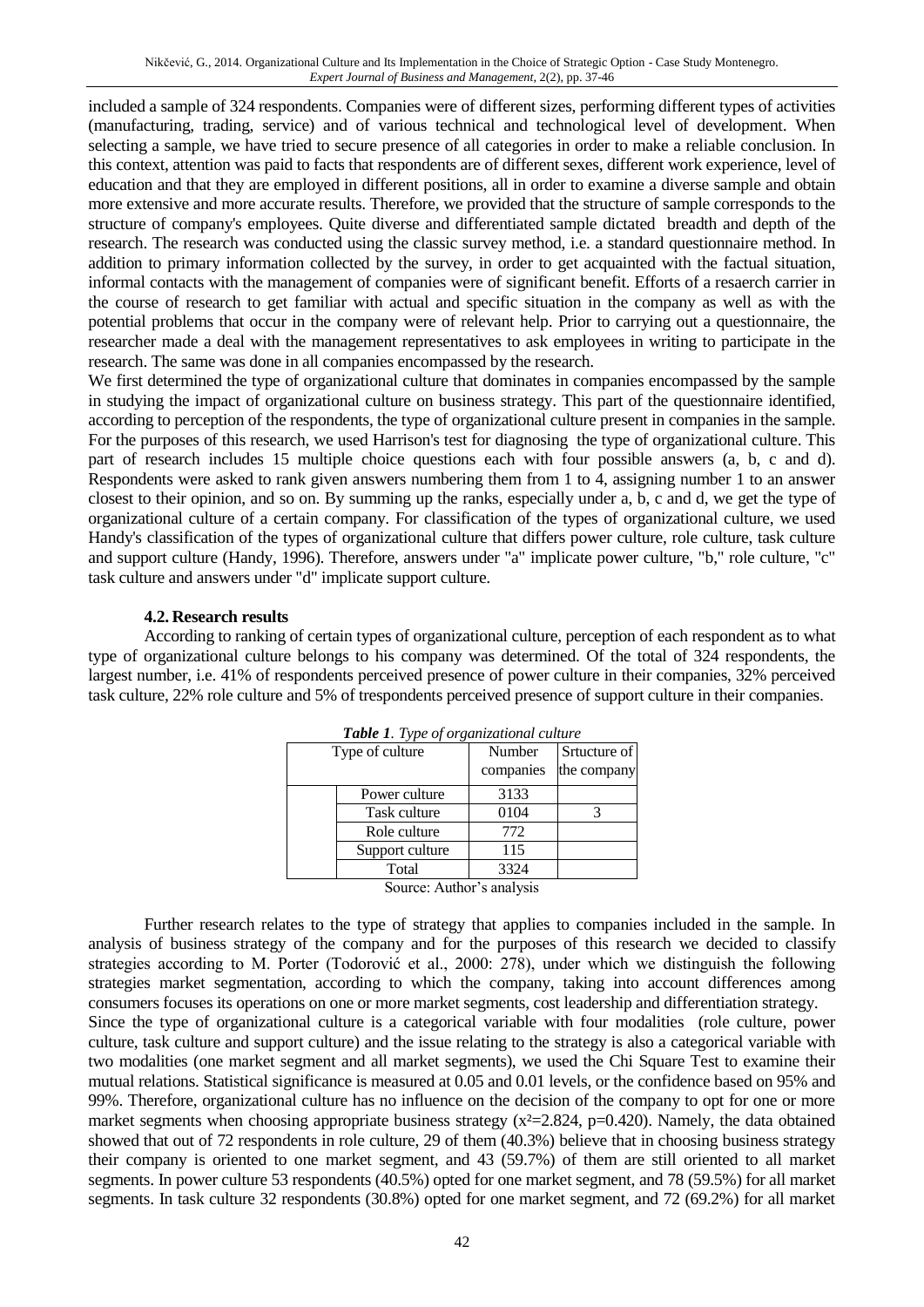segments and in support culture 5 respondents (33.3%) opted for one, and 10 respondents (66.7%) opted for all market segments when choosing business strategy in their company.

| $\overline{ }$                     | $\cdot$                |                                            | Type of organizational culture |                           |              |        |       |
|------------------------------------|------------------------|--------------------------------------------|--------------------------------|---------------------------|--------------|--------|-------|
| <b>Type of strategy</b>            | Role<br>culture        | Task<br><b>Power</b><br>culture<br>culture |                                | <b>Support</b><br>culture | <b>Total</b> |        |       |
| Total                              |                        |                                            | 29                             | 53                        | 32           | 5      | 119   |
|                                    | <b>One market</b>      |                                            |                                |                           |              |        |       |
| When choosing<br>business strategy | segment                | $\%$                                       | 40.3%                          | 40.5%                     | 30.8%        | 33.3%  | 37.0% |
| your company is                    |                        | Total                                      | 43                             | 78                        | 72           | 10     | 203   |
| oriented to:                       | All market<br>segments | $\frac{0}{0}$                              | 59.7%                          | 59.5%                     | 69.2%        | 66.7%  | 63.0% |
|                                    | Total                  | 72                                         | 131                            | 104                       | 15           | 322    |       |
| Total                              | $\%$                   | 100.0%                                     | 100.0%                         | 100.0%                    | 100.0%       | 100.0% |       |

*Table 2*. *Type of organizational culture \* the choice of bussiness strategy in the company*

| <b>Chi-Square Tests</b>                |       |  |       |  |  |  |  |  |
|----------------------------------------|-------|--|-------|--|--|--|--|--|
| Value<br>df                            |       |  |       |  |  |  |  |  |
| <b>Pearson Chi-Square</b>              | 2.824 |  | 0.420 |  |  |  |  |  |
| <b>Likelihood Ratio</b>                | 2.859 |  | 0.414 |  |  |  |  |  |
| Linear-by-Linear<br><b>Association</b> | 1.877 |  | 0.171 |  |  |  |  |  |
| <b>N</b> of Valid Cases                | 322   |  |       |  |  |  |  |  |

*Source: Author's analysis*



*Figure 2*: *The choice of bussiness strategy in the company* Source: Author's analysis

In this part of the research, besides market coverage, we checked whether the organizational culture affects the choice of one of the two competing strategies, such as: cost leadership strategy and product differentiation strategy. The cost leadership strategy implies that the company, thanks to lower costs, offers a product at prices which are more favorable than the competing ones. Differentiation strategy refers to the fact that through physical and psychological differentiation of own from similar products, the company gains greater customer loyalty and more room to maneuver pricing policy. In order to understand how the company won the competition according to the aforementioned classification, the company may opt for cost leadership or product differentiation strategy. The results obtained show that there is a statistically significant connection between the aforementioned strategies and the type of organizational culture (x  $\alpha$  = 10.80, p = 0.013), i.e. different cultures imply the use of different strategies in the company. In that sense, role culture and power culture imply product differentiation strategy. Namely, in role culture 40 (55.6%) out of 72 respondents believe that their company won the competition using differentiation of their own products, and 32 (44.4%) of respondents believe that their company won the competition by leadership in costs. In power culture 77 (57.9%) out of 133 respondents believe that product differentiation strategy helped their company to win the competition in the previous period, while 56 (42.1%) opted for cost leadership strategy as a way to win the competiotion.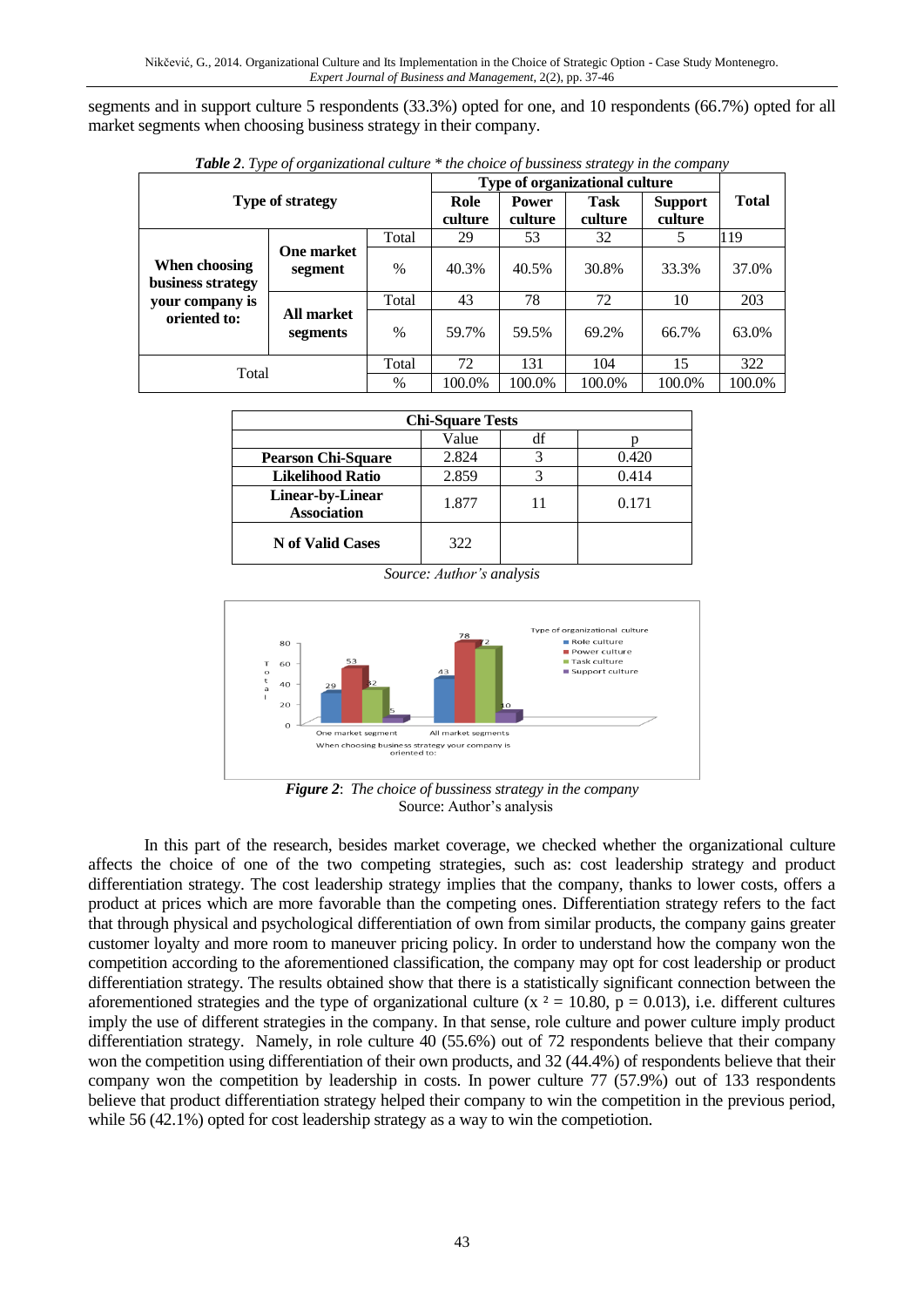| $\lambda$ r y $\lambda$ of $\lambda$                |                                           |               |         | Type of organizational culture |             |                |              |
|-----------------------------------------------------|-------------------------------------------|---------------|---------|--------------------------------|-------------|----------------|--------------|
| <b>Type of strategy</b>                             |                                           |               | Role    | <b>Power</b>                   | <b>Task</b> | <b>Support</b> | <b>Total</b> |
|                                                     |                                           |               | culture | culture                        | culture     | culture        |              |
|                                                     |                                           | Total         | 32      | 56                             | 2           | 5.             | 118          |
| Your<br>company won<br>competition<br>in the market | by leadership in<br>costs                 | $\frac{0}{0}$ | 44.4%   | 42.1%                          | 24.0%       | 33.3%          | 36.4%        |
| in the                                              | by                                        | Total         | 40      | 77                             | 79          | 10             | 206          |
| previous<br>period:                                 | differentiation<br>of its own<br>products | $\%$          | 55.6%   | 57.9%                          | 76.0%       | 66.7%          | 63.6%        |
| <b>Total</b><br>$\frac{0}{0}$                       |                                           | Total         | 72      | 133                            | 104         | 15             | 324          |
|                                                     |                                           |               | 100.0%  | 100.0%                         | 100.0%      | 100.0%         | 100.0%       |

|  |  | Table 3. Type of organizational culture * your company won competition in the market in the previous period |  |  |  |  |  |  |  |  |  |  |
|--|--|-------------------------------------------------------------------------------------------------------------|--|--|--|--|--|--|--|--|--|--|
|--|--|-------------------------------------------------------------------------------------------------------------|--|--|--|--|--|--|--|--|--|--|

| <b>Chi-Square Tests</b>                       |        |    |                            |  |  |  |  |  |  |
|-----------------------------------------------|--------|----|----------------------------|--|--|--|--|--|--|
|                                               | value  | df | Asymp. Sig.<br>$(2-sided)$ |  |  |  |  |  |  |
| <b>Pearson Chi-Square</b>                     | 10.806 | 33 | 0.013                      |  |  |  |  |  |  |
| <b>Likelihood Ratio</b>                       | 11.173 | 33 | 0.011                      |  |  |  |  |  |  |
| <b>Linear-by-Linear</b><br><b>Association</b> | 7.364  | 11 | 0.007                      |  |  |  |  |  |  |
| <b>N</b> of Valid Cases                       | 324    |    |                            |  |  |  |  |  |  |

Source: Author's analysis



*Figure 3: The company won competition in the market in the previous period*

#### **4.3. Discussion of research findings**

The hypothesis that *organizational culture determines business strategy* is confirmed only partially. Therefore, in the part that relates to company's orientation to one or more market segments when choosing a business strategy, it was found that there is no statistically significant connection between the type of organizational culture and the strategy chosen, i.e. organizational culture does not affect the decision of the company to opt for one or more market segments when choosing the business strategy. Thus, the initial hypothesis that *organizational culture determines business strategy* in this area has not been confirmed yet.

In fact, despite the fact that the analysis encompassed companies that are relatively successful in their scope of activities, all companies in Montenegro are faced with the same or similar problems. These problems are actually the consequence of the crisis that caused macroeconomic instability, loss of the market, decline in market share, loss of competition (problems relevant to this study). In such a situation, it is understandable that companies will try to resolve these problems as soon as possible. On the other hand, the choice of strategy, as a business decision, depends on processes in the company (and those depend of in the company's environment). Market coverage represents the orientation of the company to a large enough market segment with a desire to strengthen the company in a given market and provide a competitive position. So, in order to consolidate the company in the market and ensure a competitive position (which is their primary target), regardless of the fact that the findings showed that organizational culture does not affect the choice of the compan to opt for one or more market segments, the findings showed that the majority of respondents, when choosing a business strategy, opted for more market segments, i.e. 63% and 37% for one market segment.

The second part that refers to the way by which the company won the competition, the hypothesis is confirmed. Namely, the research has shown that there is statistically significant connection between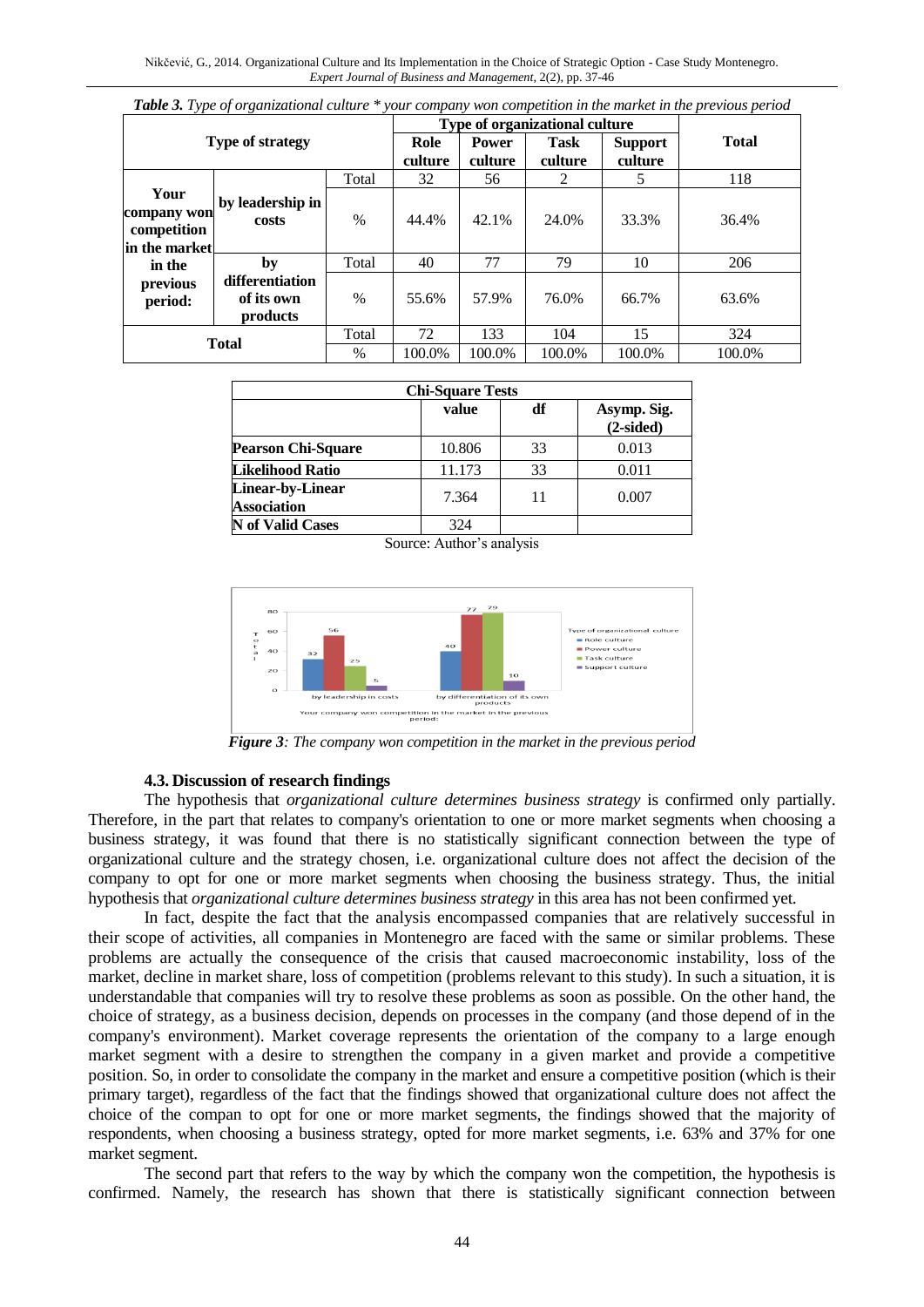organizational culture and the way the company won the competition in the market. Our research has confirmed that the role culture and power culture imply a product differentiation strategy. It may be noted that the concentration of power leads to product differentiation strategy.

Role culture and power culture are both authoritarian cultures with uneven distribution of power , i.e. distribution of power concentrated at leaders (in power culture) and the top management of the company, i.e. technological profession (in role culture). This can be interpreted as a desire of the management to transfer its power to other segments outside the company (customers, suppliers and the like.) They will, through improvement of their products quality, try to build a powerful and recognizable brand in the market, which will , through power and advantage over the competition, provide affection and loyalty of customers.

Besides, cost leadership strategy is quite risky. It is often said that it means "all or nothing". By choosing this strategy the company wants to gain an advantage on the basis of lower costs and sales prices. In that sense, companies that opt for this type of strategy have to withstand price war or not. In addition, there is the risk that the company loses its market, because it neglected development of product characteristics, then the risk of falling behind in technological development and the like. In our enterprises a dose of risk aversion is certainly present. The reasons can be found in current global economic crisis and increasingly caution about investing and also partly in national culture which, in the course of socialism was not exposed to risk (or the risk was minimal). Both role and power culture are bureaucratic cultures characterized by the resistance to risky combinations, inflexibility, resistance to changes and the like. So it is more realistic to expect that the companies in which power and role cultures dominate will avoid cost leadership strategy, thereby choosing product differentiation strategy, which, at this point, seems less risky which has also been shown by our research.

## **5. Conclusions and Recommendations**

Theoretical elaboration of influence of organizational culture on business strategy as well as empirical research on Montenegrin companies' exaample shows that organizational culture and business strategy are mutually interacting categories, i.e. organizational culture influences the choice of appropriate strategic option. Depending on the degree of consistency of organizational culture with the strategy chosen, organizational culture can legitimize or delegitimize the strategy. In the case where culture legitimizes the strategy, the strategy is also easily applied. However, if culture delegitimizes the strategy the strategy chosen is impossible to apply. The strategy affects organizational culture by institutionalizing or deinstitutionalizing the same. If the chosen strategy is in accordance with the existing organizational culture, the strategy will further strengthen the existing organizational culture, i.e. institutionalize it. Likewise, long-term use of certain strategies will deinstitutionalize the existing organizational culture by which its process of change begins.

In order to achieve positive effects of organizational culture on overall operations of the company, it is of particular importance to harmonize the actual organizational culture of the company with the strategy chosen. The existing organizational culture creates the "limits of behavior" of the company that affect the degree of implementation of a business strategy. It presumes constant monitoring and review of the situation in order to affirm the choice of the strategy or to choose another adequate strategy. Therefore, recommendations for the management of the company would be the following:

- Management of the company must actively participate in the creation of such organizational culture that favors the company by whose implementation the effective implementation of business strategy will be ensured. This is the only way for succesful operations of the company, i.e. ensuring a competitive advantage in the market;

- It is required to focus only on those segments in which the company acquired a certain level of trust of its consumers;

- The company needs to innovate the existing product range or create a new product for the segment in which he achieved the planned level of competitiveness;

- It is necessary to continuously analyze and review processes iwithin the company, at the same time reviewing the existing strategies:

- A constant training of employees is necessary in order to achieve the level of understanding for processes that contribute to maintaining and increasing of competitiveness.